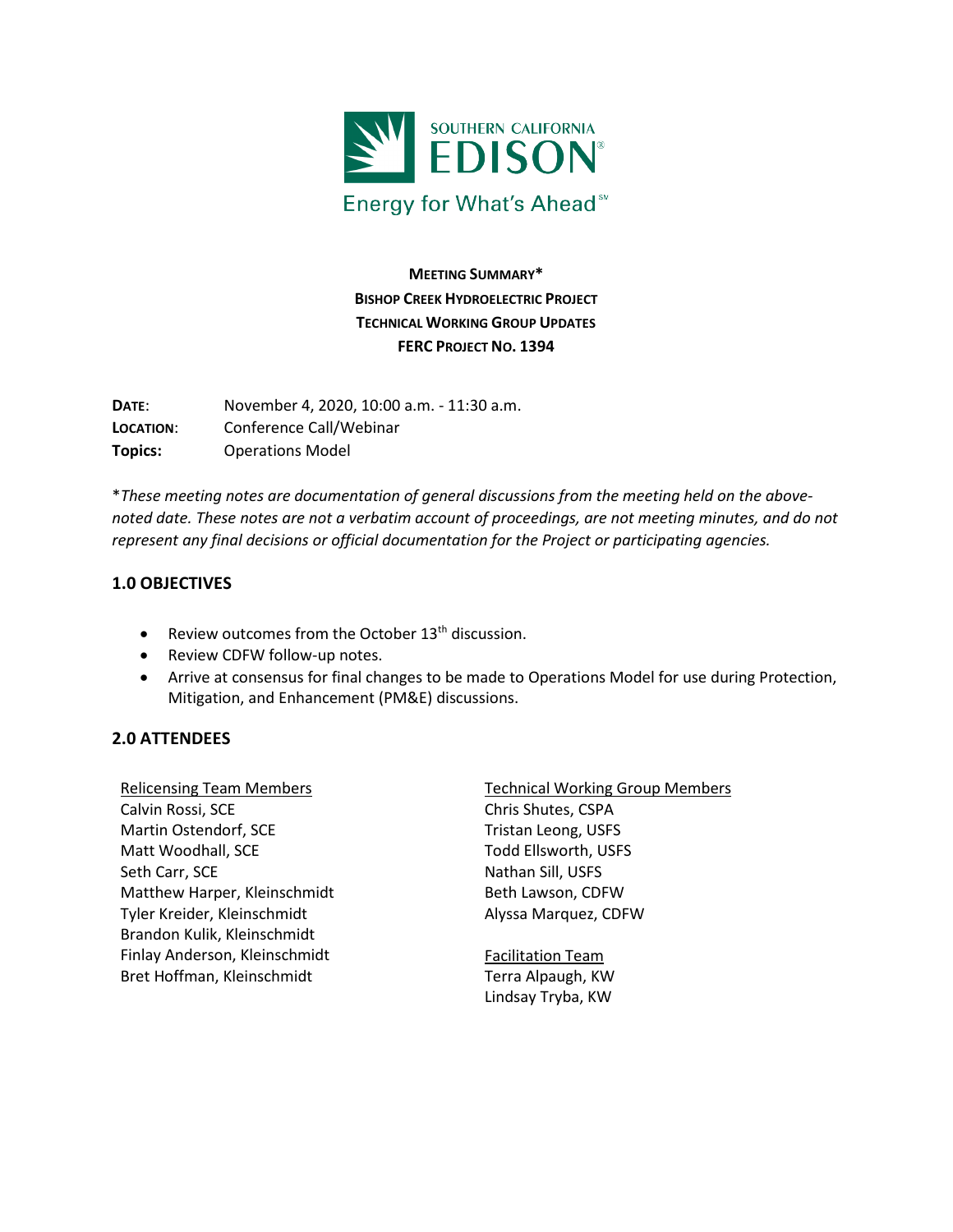### **3.0 COMPILED ACTION ITEMS**

- **Kleinschmidt** will distribute the Ops Model Comment Response document after this meeting.
- **The Relicensing Team** will follow up on a number of outstanding items related to the CDFW questions; these included:
	- $\circ$  [Ques 6] proposing a way of showing the impact to operations if SCE operates the McGee, Birch, and Green diversions differently, as well as describe the flexibility that exists for changes to the diversions;
	- $\circ$  [Ques 6] looking into quantifying the amount of spill and share the data the group;
	- $\circ$  [Ques 7] running a scenario with three different water year types at a couple locations and see how the outputs would vary to better understand the magnitude of the differences;
	- $\circ$  [Ques 6 & 7] reviewing the scope of the model and it's intended uses to evaluate whether this additional functionality fits within that scope;
	- $\circ$  [Ques 8] considering inclusion of an output tab that shows graphs of the streamflow in each reach, so users can visually see changes between scenarios;
	- $\circ$  [Ques 11] having Model and Sediment leads confer on how to best use the model to answer questions around when/how often there is adequate flow for sediment pulses and identify any limitations of using the model to plan for sediment movement.
- [Ques 7] **CDFW** and others will share red flags related to Bret's proposed approach for addressing the interest in water year type. **All** will plan to discuss red flags at USR meeting; at that point, can determine whether concerns can be addressed in post-processing or whether Bret should consider reconstructing the model structure to allow for varied water year types.

### **4.0 INTRODUCTION & GENERAL QUESTIONS**

Terra Alpaugh, Kearns & West facilitator, welcomed participants and introduced the Kleinschmidt Relicensing Team ("Team"). The purpose of this meeting is to continue the conversation for interested parties and agency hydrologists following the October 13th *Bishop Creek Hydrologists' Operations Model Meeting*. Bret Hoffman, Kleinschmidt, created the operations model and answered attendees' questions. The goal of the meeting is to arrive at consensus for final changes to be made to the Operations Model for use during the Protection, Mitigation, and Enhancement (PM&E) discussions.

### **5.0 DISCUSSION**

After the October 14<sup>th</sup> meeting on the Operations Model, CDFW submitted a list of eleven questions about the model to the Relicensing Team. The Relicensing Team compiled a table with initial responses to the questions; during the meeting, they walked through each question, explained their response, and answered follow-up questions. CDFW's questions are provided in italics below; the bulleted notes below each question document whether TWG members found the answer sufficient or if follow-up/action items were generated from those exchanges.

**Question #1:** *Although the R2 values for these charts are high, the daily, 3-day and 5-day inflow comparisons have lower accuracy at higher daily inflows. The report should explain in more detail the genesis of this source of error and whether it has been corrected for in the modeling. And if not corrected how does this affect the results of the water balance? The report states in the next paragraph that*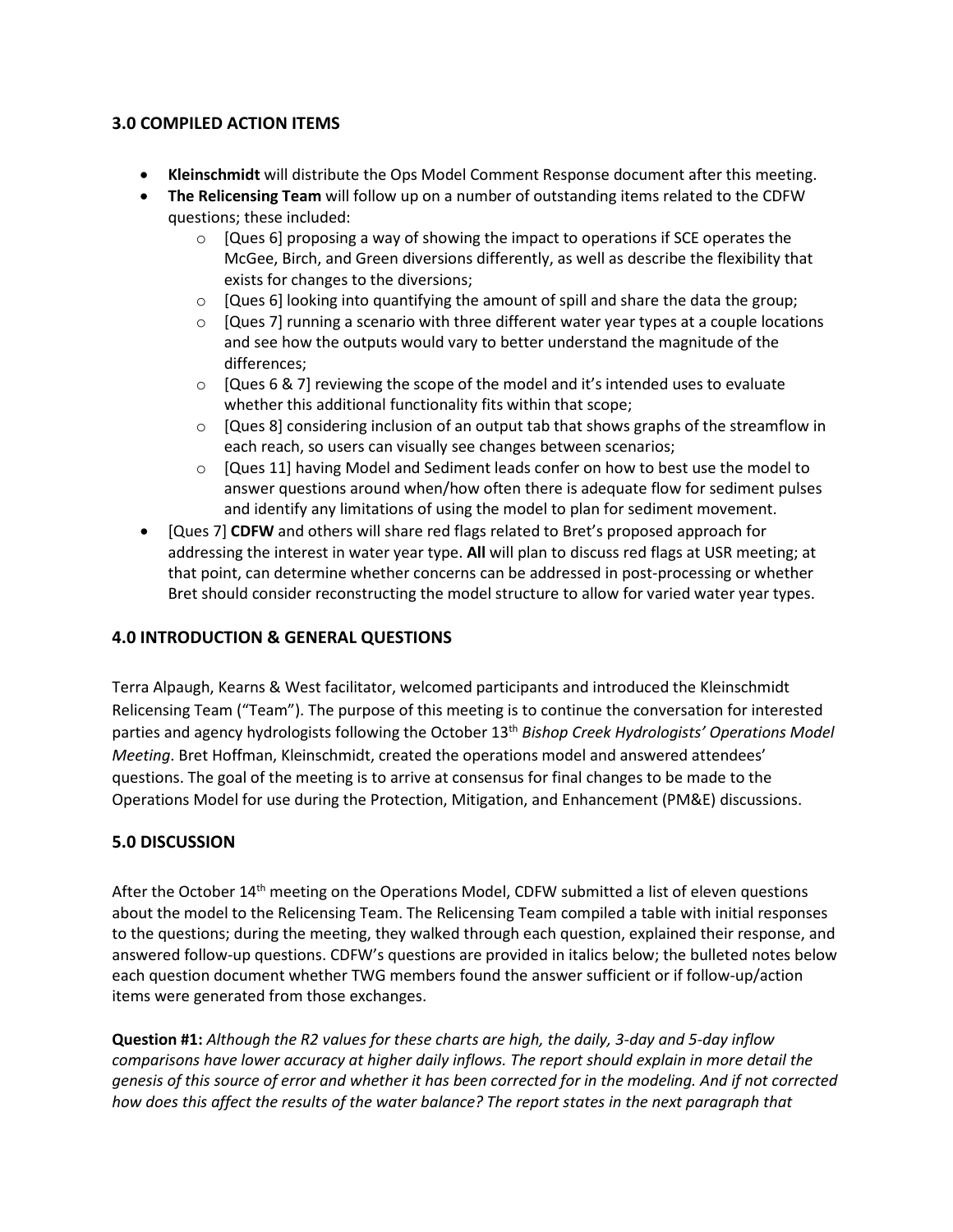*"Additional correction factors were applied to bring the average monthly model-calculated inflow within a tenth of a percent." Were those additional factors used to make up for ungauged inflow?*

- **Answer:** Bret explained that he has identified the potential sources of error, but that there is no additional information/data that could more accurately refine those potential contributions. Regression equations were applied as "correction factors" to all flow contributions, but bias still remains in the highest flows.
- **For consideration:** CDFW and USFS suggested that SCE make note of the fact that there will be greater uncertainty in using the model for analysis of high flows. This will be important acknowledge when the model is being used to test alternatives; the agencies were comfortable moving forward with the Model as long as the bias in the model is documented.
- **Action:** Kleinschmidt will distribute the Ops Model Comment Response document after this meeting.

**Question #2:** *The initial study report states that: "While much of the logic imbedded is complex, formulae are visible and can be traced to determine both inputs (precedents) and effects (dependents) in other cells." Although the model may be designed this way, only a locked version of the model has been provided to date, and so precedents and dependent cells cannot be easily traced in Excel.*

• **Answer:** Finlay stated that SCE has now provided an unlocked version, and it has been downloaded by agency staff.

**Question #3:** *Can unimpaired hydrologic data sets be provided to the licensing participants in DSS or Excel format? CDFW requested a copy of dataset with regression factors applied so that they can compare unimpaired hydrology (calculated) to regulated flow at any point in the system.*

• **Answer:** Finlay clarified that that all unimpaired data is available in the Hydrology tab; the Ops Model Comment Response document provides details on what is provided.

**Question #4:** The ISR states that "A simple multiplier was applied to each inflow point, then adjusted until the average monthly inflow matched historical gauge totals." Where are these multipliers listed?

• **Answer:** Finlay explained that an explanation of where to look in the Hydrology tab is provided in the Ops Model Comment Response document.

**Question #5:** *The ISR states that: "System outflows were modeled using average reservoir operations for the period reflective of the existing license. Changes to these operations can be made by adjusting target storage levels in each reservoir at the start of each month, for each year designation (wet, dry, or normal)." Where can those be modified? Are these supposed to be modified in the "storage" tab? If so, this would be good to add to the inputs tab. This would be good to add a description of this option to AQ 2 as well.*

• **Answer:** Edison sets reservoir goals every year in compliance with FERC requirements. To learn more about how the model manages this, please reference the instructions in the Ops Model Comment Response document.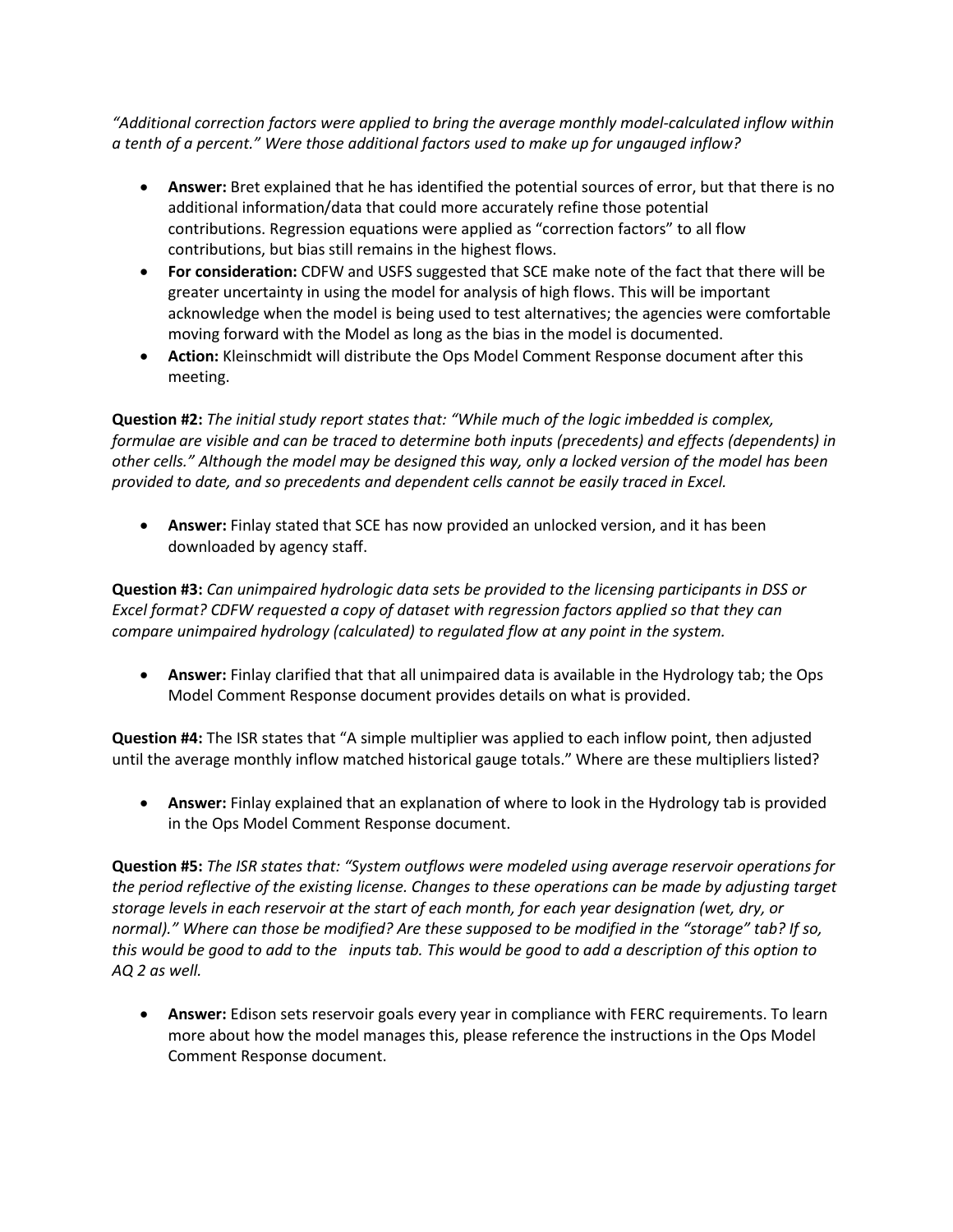**Question #6:** *McGee Creek Diversion, Birch McGee Diversion and Green Creek Diversion do not have active modeling. There is no way to operate the diversion differently. If this is something stakeholders may want, that functionality should be added to the operations modeling."*

- **Answer:** The diversion structures are accounted for in the inflows within the model, but changes in operations with respect to those diversions are not accounted for in the model, because there is limited data available downstream. SCE has a record of the gage data and can simulate the dataset that is missing by taking averages of the calendar days from previous years.
- **For consideration**: Bret could look at times when there is spill to identify that SCE is not accounting for excess water in minimum instream flows (MIFs) during those spill times. For example, another column of calculation could subtract the spill times to make sure that SCE is not accounting for meeting MIFs (i.e., SCE would not apply a MIF on days when it is spilling). If it has gone above the gage, SCE could make an assumption that there is no need to apply MIFs.
- **Action Item:** The Relicensing Team will propose a way of showing the impact to operations if SCE operates the diversion differently, as well as describe the flexibility that exists for changes to the diversions.
- **Action Item**: The Relicensing Team will look into quantifying the amount of spill and share the data the group.

# **Question #7:** *Is it possible to include the ability to have water year types for other release locations in the project?*

- **Action item:** CDFW and others will share red flags related to Bret's proposed approach to addressing the interest in water year type.
	- $\circ$  Initial red flags included the concern that Bret's approach of considering a single year in isolation does not reflect the impacts of several dry years on reservoir storage or if water year types vary (e.g. from dry to below normal to dry).
- **Action Item:** Bret will run a scenario with three different water year types at a couple locations and see how the outputs would vary to better understand the magnitude of the differences; plan to share at the USR.
- **Action Item**: All will plan to discuss red flags at USR meeting; at that point, can determine whether concerns can be addressed in post-processing or whether Bret should consider reconstructing the model structure to allow for varied water year types.
	- $\circ$  As part of that discussion, review the scope of the model and its intended uses to evaluate whether this additional functionality fits within that scope.

### **Question #8:** *Hydrograph output for each stream reach as an additional output tab would be helpful to aid stakeholders in using the model to understand how rivers may be affected by project operations.*

- **Answer:** Bret clarified that the "hydrograph output" for each reach is already available in the model under Bishop 3-4, Outflow cfs. This reflects the water in that stream reach under the given scenario.
- **For consideration**: CDFW suggested that a helpful addition to the model would be an output tab that shows graphs of the streamflow in each reach, so users can visually see changes between scenarios.

**Question #9**: *Where are the definitions for "wet", "normal," and "dry" years located?*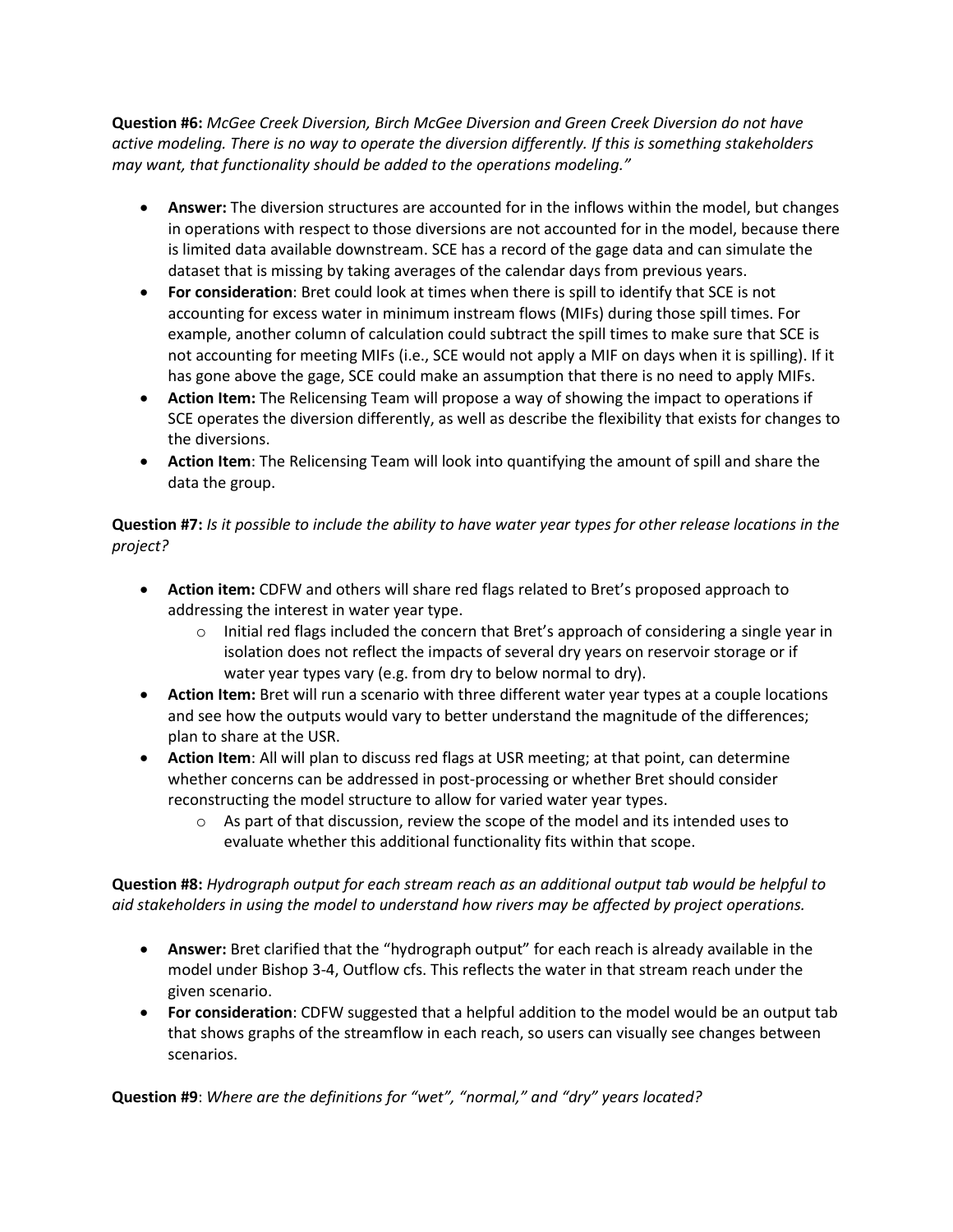- **Answer:** Bret explained that the definitions will be in the final report and ware also available in the "snowpack tab."
- **Next step:** If CDFW or others have any questions about those definitions or think additional information should be added to the final report, they will notify the Relicensing Team.

**Question #10:** *If possible, it would be good to have Chandler Decree and existing FERC required flows listed in some way in the input tab, or a separate tab in the model.*

- **Answer**: These are provided in the "Input & Summary" tab under K5, "Baseline existing cfs target" for each location and season/year type (when applicable). These are reflected in the baseline macro values in the model when you reset it to its initial settings.
- No next steps unless CDFW has further questions upon review.

## **Question #11:** *Is there any way to include ramping rates or geomorphic pulse flows below project facilities?*

- **Clarification:** USFS clarified that their interest was in knowing whether it is feasible to do a sediment pulse in a given year. For instance, what is the water budget for a year and is a pulse flow achievable (at what volume, for how long)? And how many times in the period of record did those opportunities occur?
- **Action Item**: Bret and Tyler will touch base to assess those questions, how best to answer them, and understand the limits of the information the model is providing in planning for sediment movement.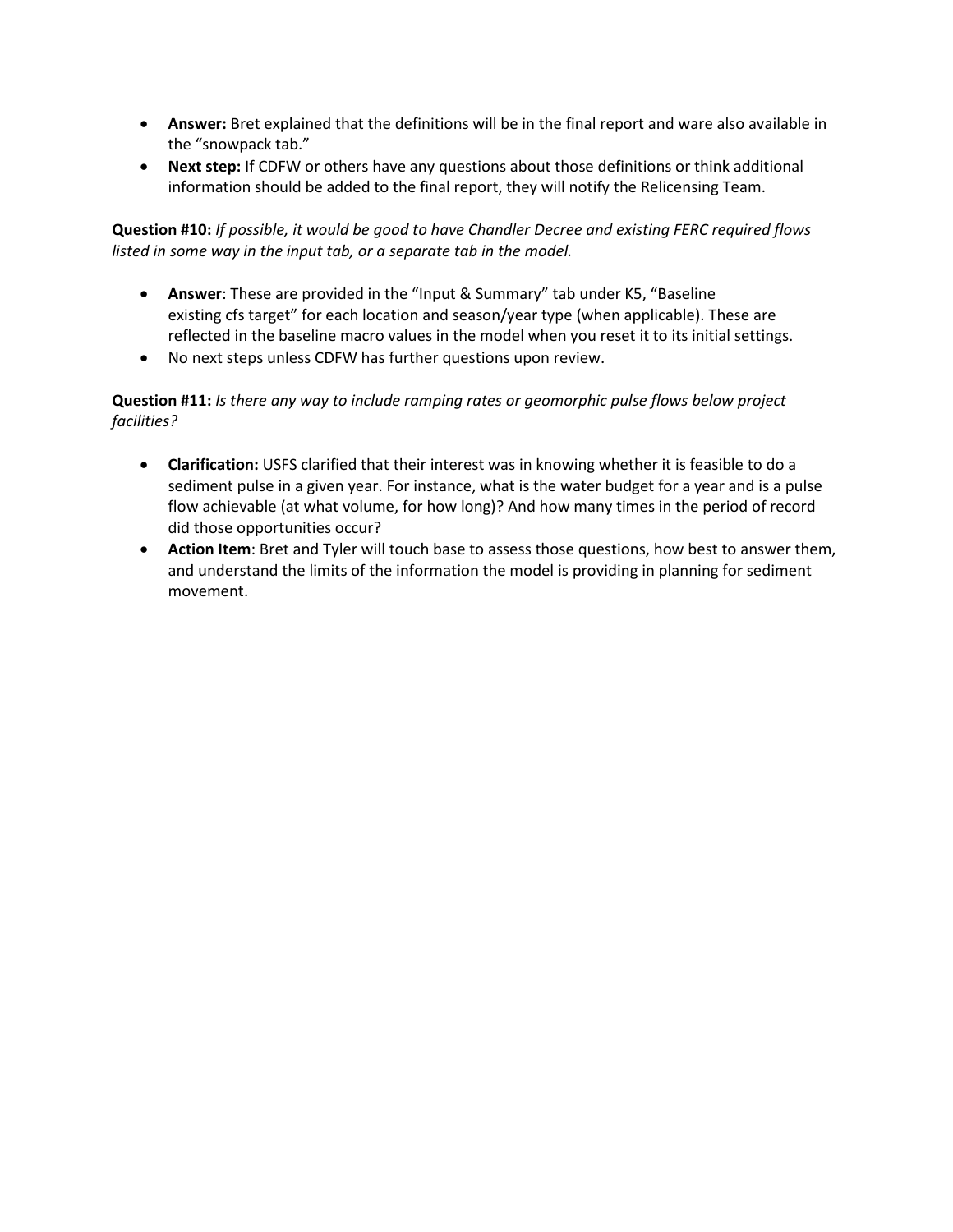| Comment       |                 | Page or Other              |                                                                                                                                                                                                                                                                                                                                                                                                                                                                                                                                                                                                               |                                                                                                                                                                                                                                                                                                                                                                                                                                                                                                                                                                                                                                                                                                                                                                                                                                                                                                                                                                                                                                                                                                                                                                                                                                              |
|---------------|-----------------|----------------------------|---------------------------------------------------------------------------------------------------------------------------------------------------------------------------------------------------------------------------------------------------------------------------------------------------------------------------------------------------------------------------------------------------------------------------------------------------------------------------------------------------------------------------------------------------------------------------------------------------------------|----------------------------------------------------------------------------------------------------------------------------------------------------------------------------------------------------------------------------------------------------------------------------------------------------------------------------------------------------------------------------------------------------------------------------------------------------------------------------------------------------------------------------------------------------------------------------------------------------------------------------------------------------------------------------------------------------------------------------------------------------------------------------------------------------------------------------------------------------------------------------------------------------------------------------------------------------------------------------------------------------------------------------------------------------------------------------------------------------------------------------------------------------------------------------------------------------------------------------------------------|
| <b>Number</b> | <b>Report</b>   | Location                   | Comment                                                                                                                                                                                                                                                                                                                                                                                                                                                                                                                                                                                                       | <b>PROPOSED RESOLUTION</b>                                                                                                                                                                                                                                                                                                                                                                                                                                                                                                                                                                                                                                                                                                                                                                                                                                                                                                                                                                                                                                                                                                                                                                                                                   |
|               | AQ <sub>2</sub> | Figures 2-6<br>through 2-8 | Although the R $^2$ values for these charts<br>comparisons have lower accuracy at<br>higher daily inflows. The report should<br>explain in more detail the genesis of this<br>source of error and whether it has been<br>corrected for in the modeling. And if not<br>corrected how does<br>this affect the results of the water<br>balance?<br>The report states in the next paragraph<br>that "Additional correction factors were<br>applied to bring the average monthly<br>model-calculated inflow within a tenth of a<br>percent." Were those additional factors<br>used to make up for ungauged inflow? | This was discussed with CDFW on October 13,<br>are high, the daily, 3-day and 5-day inflow $\overline{ }^{2021}$ , and SCE agreed to provide clarification.<br><b>SCE Response:</b><br><b>Short response:</b> Identified potential sources of<br>undercalculating higher inflows include:<br>Prorating gauged inflows to ungauged<br>$\bullet$<br>contributions by direct drainage area ratio<br>that may non-linearly vary under a range of<br>flows and antecedent conditions,<br>Inaccuracy of storage and streamflow<br>gages, and<br>Synthesized inflow contributions from<br>North Fork Bishop Creek and Coyote<br>Creek.<br>However, the model accurately reflects the water<br>balance as demonstrated by calculated vs gaged<br>comparisons over the hydrologic record. The<br>high-flow data tail is relatively insignificant as<br>compared to the overall dataset.<br>We did explore changing the polynomial from the<br>$2nd$ order to a $6th$ order to see if we could adjust for<br>the bias – the change not result in a meaningful<br>change in the $R^2$<br><b>Expanded response:</b> The correction factors were<br>incorporated to more closely align average inflows<br>from all points of contribution, both gaged and |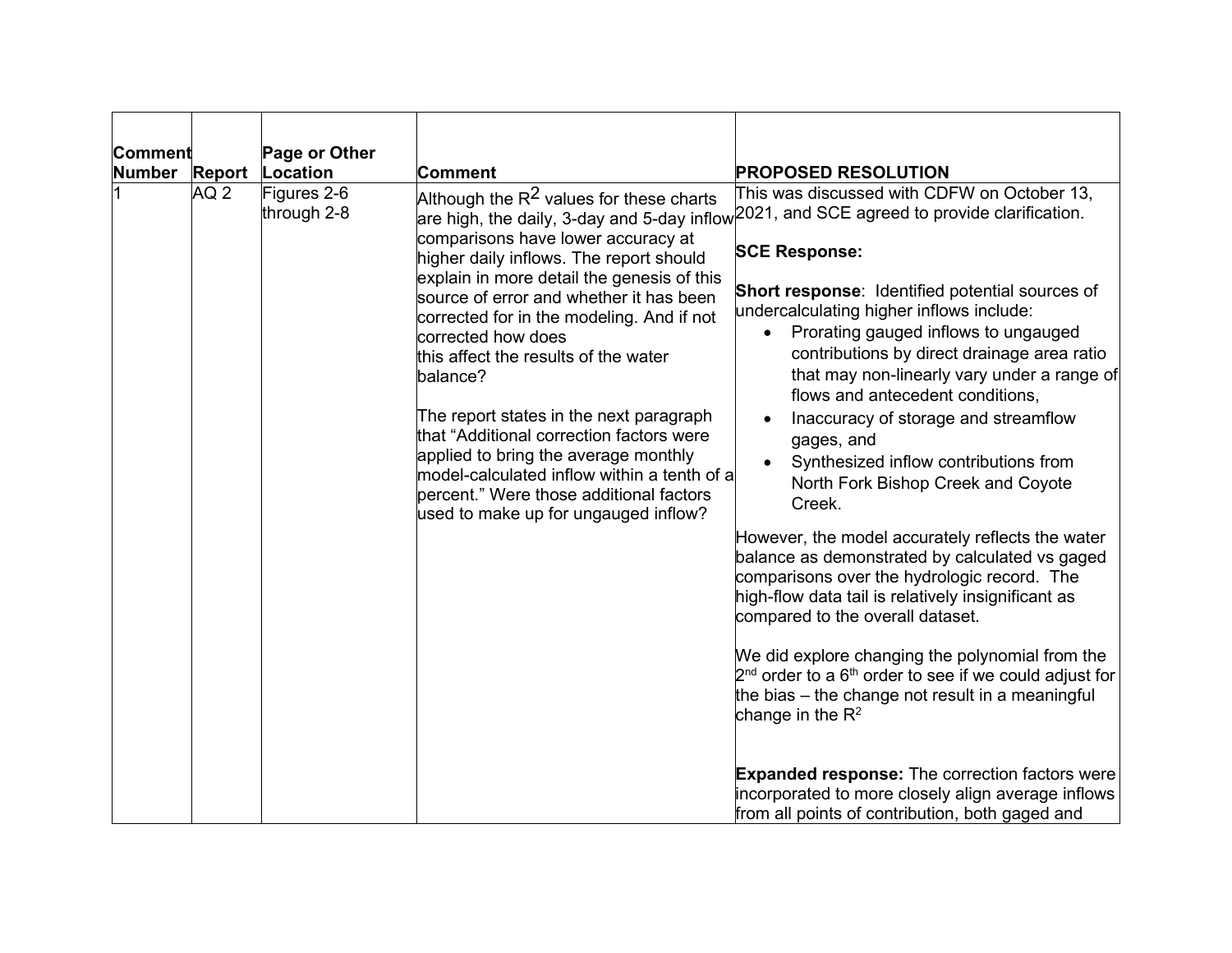| <b>Comment</b>                 | Page or Other |         |                                                                                                                                                                                                                                                                                                                                                                                                                                                                |
|--------------------------------|---------------|---------|----------------------------------------------------------------------------------------------------------------------------------------------------------------------------------------------------------------------------------------------------------------------------------------------------------------------------------------------------------------------------------------------------------------------------------------------------------------|
| <b>Report</b><br><b>Number</b> | Location      | Comment | <b>PROPOSED RESOLUTION</b>                                                                                                                                                                                                                                                                                                                                                                                                                                     |
|                                |               |         | ungauged. The correction factor table references<br>appear in formulae where inflows are added in<br>each Power House (PH) tab.                                                                                                                                                                                                                                                                                                                                |
|                                |               |         | The methods of synthesizing contributions were<br>detailed in the Memorandum Re: Bishop Creek<br>Operations Model Structure, December 21, 2018.                                                                                                                                                                                                                                                                                                                |
|                                |               |         | Bias in all flows has been corrected by applying<br>monthly regression equations at each inflow<br>contribution formula within the model. The 5-day<br>average inflow data subsets were sorted for<br>developing second-order regression equations.<br>The application of these regression equations was<br>applied to all flow contributions throughout the<br>model as a corrective measure, not just ungauged<br>contributions.                             |
|                                |               |         | The additional correction factors were<br>incorporated to closely align average inflows from<br>all points of contribution, but gaged and<br>ungauged. The correction factor is also applied to<br>all inflow contributions throughout the model.                                                                                                                                                                                                              |
|                                |               |         | Bias in the high end flows shown on the upper<br>portion of the graph represent a very small<br>number of days. Even after corrective measures,<br>the bias exists. The water balance for 30 years<br>has a gaged sum of 2.221 MAF. The unbiased<br>sum is 2.112 MAF, the regression corrected is<br>2.170 MAF, and the additional factor increases it<br>to 2.222 MAF. On an annual basis, the final total is<br>overpredicted by 50 acre-feet, or 0.007 cfs. |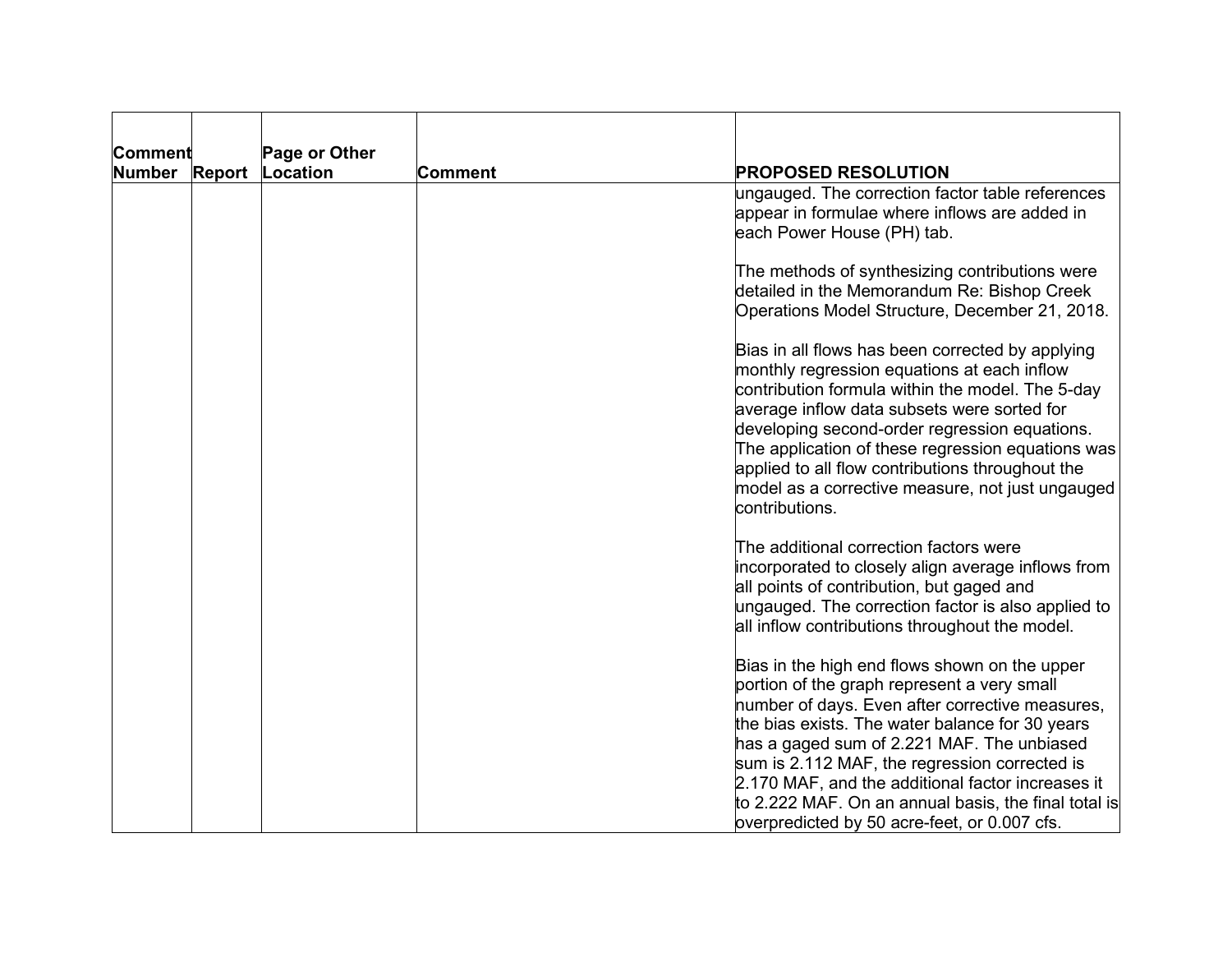| Comment       |               | Page or Other |                                                                                                                                                                                                                                                                                                             |                                                                                                                                                                                                                                                                                                                                                                                                                                                                                                                          |  |
|---------------|---------------|---------------|-------------------------------------------------------------------------------------------------------------------------------------------------------------------------------------------------------------------------------------------------------------------------------------------------------------|--------------------------------------------------------------------------------------------------------------------------------------------------------------------------------------------------------------------------------------------------------------------------------------------------------------------------------------------------------------------------------------------------------------------------------------------------------------------------------------------------------------------------|--|
| <b>Number</b> | <b>Report</b> | Location      | Comment                                                                                                                                                                                                                                                                                                     | <b>PROPOSED RESOLUTION</b>                                                                                                                                                                                                                                                                                                                                                                                                                                                                                               |  |
| 2             | <b>ISR</b>    | Page 100      | The initial study report states that:<br>While much of the logic imbedded is<br>traced to determine both inputs<br>(precedents) and effects (dependents) in<br>othercells.                                                                                                                                  | This was discussed with CDFW on October 13,<br>2021, and SCE has since provided an unlocked<br>version. CDFW agrees that SCE will keep the<br>complex, formulae are visible and can be "master" version for documenting model runs.                                                                                                                                                                                                                                                                                      |  |
|               |               |               | Although the model may be designed this<br>way, only a locked version of the model<br>has been provided to date, and so<br>precedents and dependent cells cannot<br>be easily traced in Excel.                                                                                                              |                                                                                                                                                                                                                                                                                                                                                                                                                                                                                                                          |  |
| З             | <b>ISR</b>    | Page 90       | Can unimpaired hydrologic data sets be<br>provided to the licensing participants in<br><b>DSS or Excel format?</b><br>CDFW requested a copy of dataset with<br>regression factors applied so that they<br>can compare unimpaired hydrology<br>(calculated) to regulated flow at any point<br>in the system. | This was discussed with CDFW on October 13,<br>2021, and SCE agreed to provide clarification.<br><b>SCE Response:</b><br>SCE believes these data are already available, but<br>stakeholder would benefit from an overview of<br>how to access:                                                                                                                                                                                                                                                                           |  |
|               |               |               |                                                                                                                                                                                                                                                                                                             | The calibration process resulted in second order<br>polynomial values used throughout the model,<br>tabulated in the Hydrology tab under CA35 cell<br>heading "Monthly Adjustments." Setting the factor<br>input values (next comment) below cell CE50<br>equal to 1, setting the second and first order<br>coefficients in the Monthly Adjustments table<br>equal to 1, and the zero-order coefficients equal to<br>0 eliminates all multiplier and regression effects on<br>inflow contributions throughout the model. |  |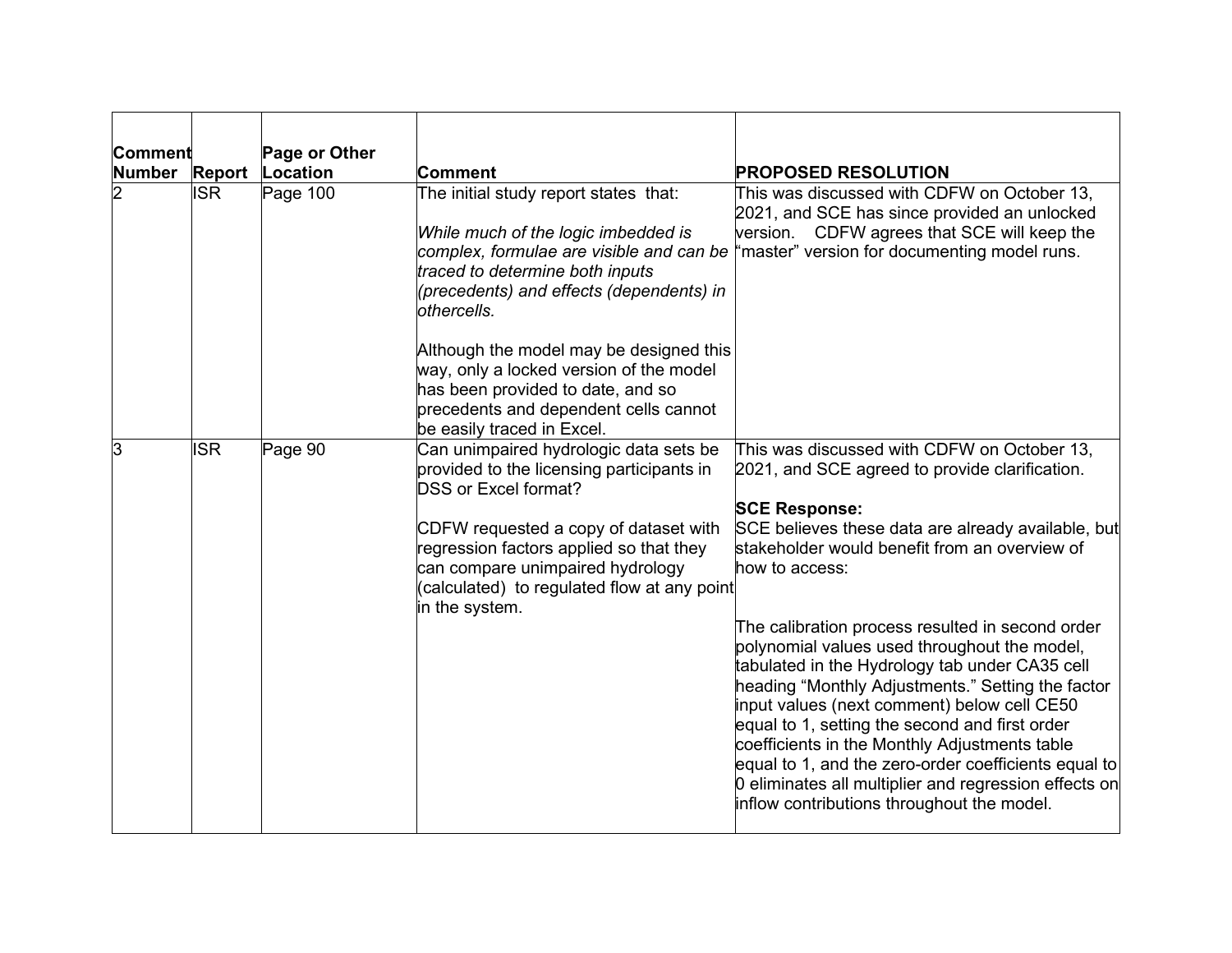| Comment       |               | Page or Other |                                                                                                                          |                                                                                                                                                                                                                                                                                         |
|---------------|---------------|---------------|--------------------------------------------------------------------------------------------------------------------------|-----------------------------------------------------------------------------------------------------------------------------------------------------------------------------------------------------------------------------------------------------------------------------------------|
| <b>Number</b> | <b>Report</b> | Location      | <b>Comment</b>                                                                                                           | <b>PROPOSED RESOLUTION</b>                                                                                                                                                                                                                                                              |
|               |               |               |                                                                                                                          | The net inflow daily gage-calculated and model-<br>predicted values are provided, which was the<br>basis of the calibration. With the Monthly<br>Adjustments and factor inputs changed, these will<br>revert the model-predicted values to the<br>unimpaired dataset.                   |
| 4             | <b>ISR</b>    | Page 107      | The ISR states that "A simple multiplier<br>was applied to each inflow point, then<br>adjusted until the average monthly | This was discussed with CDFW on October 13,<br>2021                                                                                                                                                                                                                                     |
|               |               |               |                                                                                                                          | Similar to the Monthly Adjustments, these simple                                                                                                                                                                                                                                        |
|               |               |               | inflow matched historical gauge totals."<br>Where arethese multipliers listed?                                           | multipliers are located on the Hydrology tab under<br>CA50 cell heading "Multiplier Adjustments." The<br>"factor input" values were iteratively adjusted until<br>the average monthly inflow ratio was within 0.1%.<br>SCE agreed to provide clarification in the final AQ<br>2 report. |
| 5             | <b>ISR</b>    | Page 108      | The ISR states that:                                                                                                     | This was discussed with CDFW on October 13,<br>2021, and SCE agreed to provide input on where                                                                                                                                                                                           |
|               |               |               | System outflows were modeled using<br>average reservoir operations for the                                               | those modifications could be made.                                                                                                                                                                                                                                                      |
|               |               |               | period reflective of the existing license.                                                                               | <b>SCE Response:</b>                                                                                                                                                                                                                                                                    |
|               |               |               |                                                                                                                          | Changes tothese operations can be madeDaily storage target values are interpolated based                                                                                                                                                                                                |
|               |               |               | by adjusting target storage levels in each                                                                               | on historic monthly start storage values. These are                                                                                                                                                                                                                                     |
|               |               |               | reservoir at the start of each month, for                                                                                | tabulated under "Storage Targets at Beginning of                                                                                                                                                                                                                                        |
|               |               |               | each year designation (wet, dry, or<br>normal)."                                                                         | Month for Year Type" cell AF2 on the "Storage"<br>tab for year type for both reservoirs. Adjustment to                                                                                                                                                                                  |
|               |               |               |                                                                                                                          | model operations would be performed by adjusting                                                                                                                                                                                                                                        |
|               |               |               | Where can those be modified? Are these                                                                                   | target storage values (in acre-feet) in this table. As                                                                                                                                                                                                                                  |
|               |               |               | supposed to be modified in the "storage"                                                                                 | the model prioritizes storage for planned                                                                                                                                                                                                                                               |
|               |               |               | tab? If so, this would be good to add to                                                                                 | allocation, adjusting these values may not                                                                                                                                                                                                                                              |
|               |               |               |                                                                                                                          | the inputs tab. This would be good to add significantly impact results, although no sensitivity                                                                                                                                                                                         |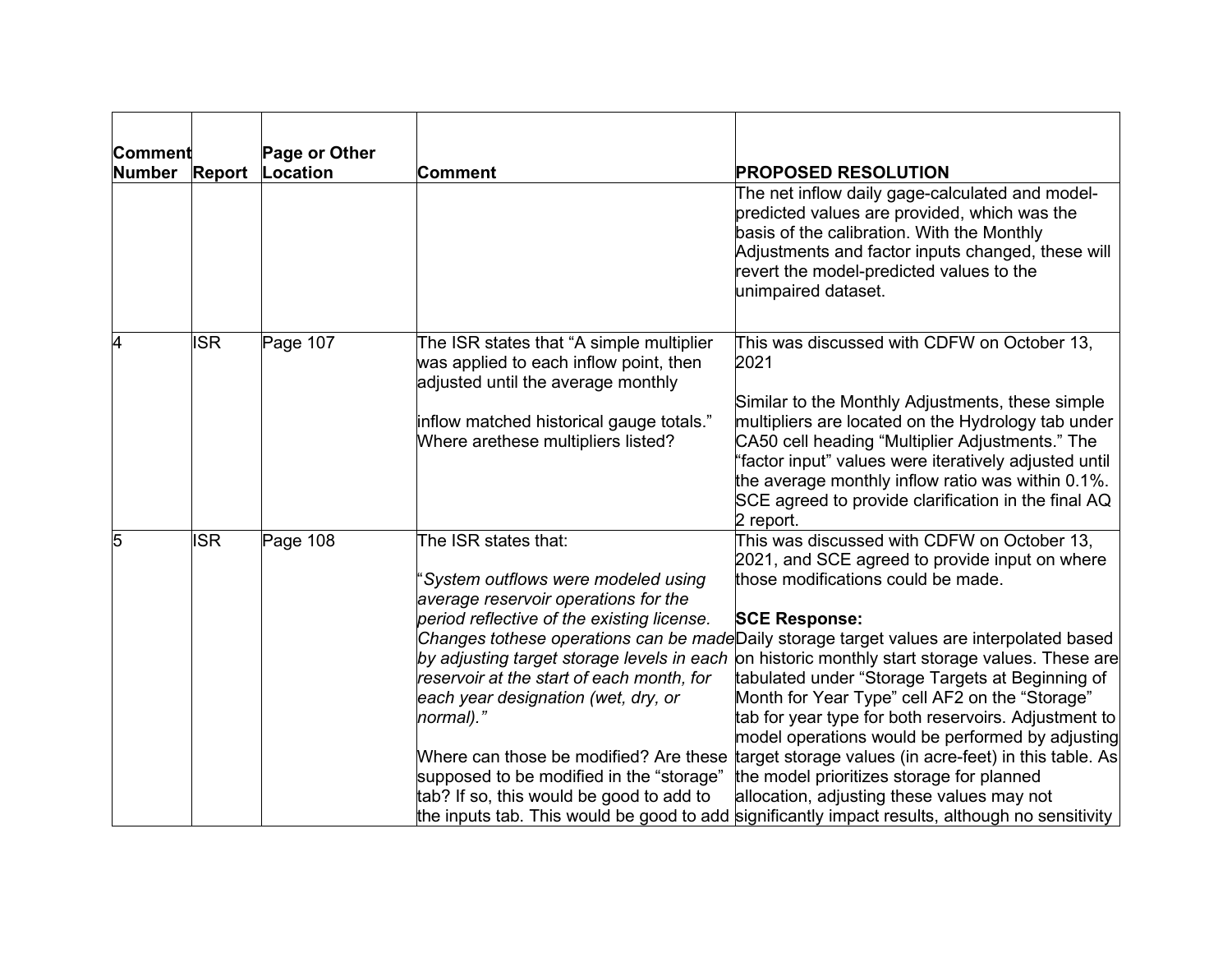| Comment       | Page or Other      |                                                                                                                                                                                                                                                                                                      |                                                                                                                                                                                                                                                                                                                                                                                                                                                                                                                                                                                                                                                                                                                                                                                                                                                                                                                                                                                                                                                                                                                                                                                                                                                                                                                                       |
|---------------|--------------------|------------------------------------------------------------------------------------------------------------------------------------------------------------------------------------------------------------------------------------------------------------------------------------------------------|---------------------------------------------------------------------------------------------------------------------------------------------------------------------------------------------------------------------------------------------------------------------------------------------------------------------------------------------------------------------------------------------------------------------------------------------------------------------------------------------------------------------------------------------------------------------------------------------------------------------------------------------------------------------------------------------------------------------------------------------------------------------------------------------------------------------------------------------------------------------------------------------------------------------------------------------------------------------------------------------------------------------------------------------------------------------------------------------------------------------------------------------------------------------------------------------------------------------------------------------------------------------------------------------------------------------------------------|
| Number Report | Location           | Comment                                                                                                                                                                                                                                                                                              | <b>PROPOSED RESOLUTION</b>                                                                                                                                                                                                                                                                                                                                                                                                                                                                                                                                                                                                                                                                                                                                                                                                                                                                                                                                                                                                                                                                                                                                                                                                                                                                                                            |
|               |                    | a description of this option to AQ 2 as<br>well.                                                                                                                                                                                                                                                     | on this has been performed.                                                                                                                                                                                                                                                                                                                                                                                                                                                                                                                                                                                                                                                                                                                                                                                                                                                                                                                                                                                                                                                                                                                                                                                                                                                                                                           |
| Model<br>6    | <b>Model Logic</b> | McGee Creek Diversion, Birch McGee<br>Diversion and Green Creek Diversion do<br>not have active modeling. There is no<br>way to operate the diversion differently. If<br>this is something stakeholders may want, SCE Response:<br>that functionality should be added to the<br>operations modeling. | This was discussed with CDFW on October 13,<br>2021, and SCE agreed to provide input on where<br>those modifications could be made.<br>SCE understands that there is new interest in<br>looking at flows in Birch and McGee creeks to<br>address some potential for managing meadows<br>lower in the creek. These management goals<br>were not part of the original scoping of the study<br>program or the operations model. We see<br>difficulties in building this in at this point (as<br>explained below) but believe there is a good<br>workaround to provide agencies with necessary<br>information to understand the system.<br>From a practical standpoint, the physical extent of<br>the model was limited by data adequacy, much<br>like the period of record and the temporal<br>resolution. Where datasets are significantly<br>lacking, simulating flow in abundance introduces<br>error and may curtail or eliminate the calibration.<br>Where daily storage records for Lake Sabrina and<br>South Lake were limiting factors in selecting the<br>start of the model period, the diversions' gage<br>datasets and concerns about limitations in<br>measurement capacity were not adequate for fully<br>extending the model without introducing additional<br>error.<br>Adjustments to these diversions would impact the |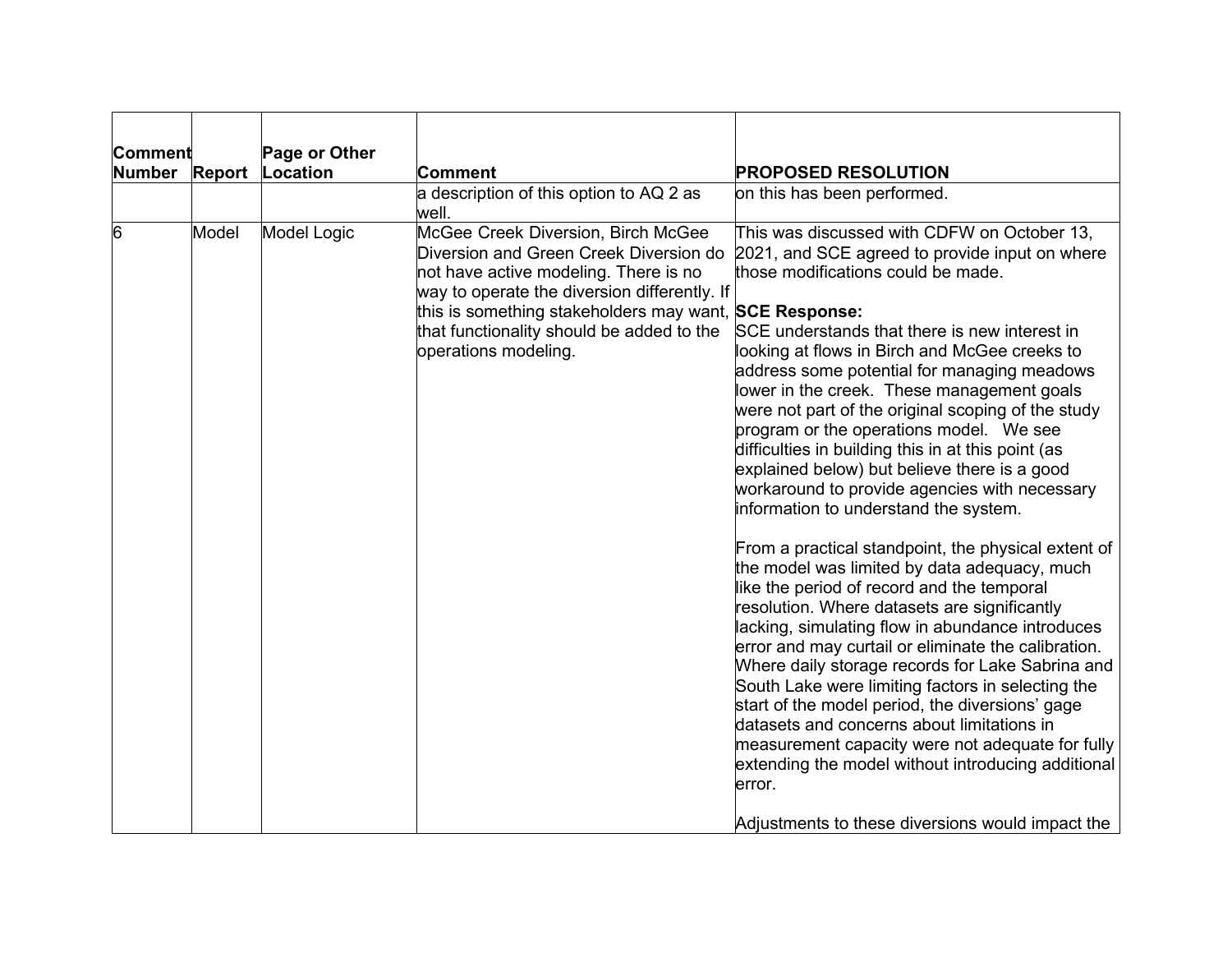| Comment       |               | Page or Other |                                                                                                                                                                                                                    |                                                                                                                                                                                                                                                                                                                                                                                                                                                                                                                                                                                                                                                                                                                                                                                      |
|---------------|---------------|---------------|--------------------------------------------------------------------------------------------------------------------------------------------------------------------------------------------------------------------|--------------------------------------------------------------------------------------------------------------------------------------------------------------------------------------------------------------------------------------------------------------------------------------------------------------------------------------------------------------------------------------------------------------------------------------------------------------------------------------------------------------------------------------------------------------------------------------------------------------------------------------------------------------------------------------------------------------------------------------------------------------------------------------|
| <b>Number</b> | <b>Report</b> | Location      | Comment                                                                                                                                                                                                            | <b>PROPOSED RESOLUTION</b>                                                                                                                                                                                                                                                                                                                                                                                                                                                                                                                                                                                                                                                                                                                                                           |
|               |               |               |                                                                                                                                                                                                                    | net flow contributions to the model and would<br>effectively be daily reductions. These have not<br>been incorporated into the model due to lack of<br>gage records and limitations on measurements.                                                                                                                                                                                                                                                                                                                                                                                                                                                                                                                                                                                 |
|               |               |               |                                                                                                                                                                                                                    | As an alternative to incorporating these, a<br>simple addition to flow allocation could be<br>artificially added to all bypassed reaches in the<br>model. While it would not account for times of<br>excess flow availability, it would provide some<br>relative impact on the results. Trying to accurately<br>incorporate changes to these flow into model as<br>independent adjustable variables would be very<br>difficult given the data limitations, and generally<br>stated, are not significant in magnitude for the<br>system.                                                                                                                                                                                                                                              |
|               | Model         | Model Logic   | The model logic does not allow variation<br>in water year types other than at Intake<br>Number 2. Is it possible to include the<br>ability to have water year types for other<br>release locations in the project? | This was discussed with CDFW on October 13,<br>2021 – CDFW was interested in storage year<br>types based on different [water] year type<br>classification. SCE agreed to provide input on<br>which of the types of water year types<br>would/could be included, which could allow<br>relicensing participants to decide which year<br>typing would be appropriate for other instream<br>flows, if considered.<br><b>SCE Response:</b> This would require significant<br>additional structural changes to the model, and<br>likely impact schedule, and it's unclear that this<br>type of granularity is needed given what we<br>understand as management objectives for Bishop<br>Creek. As an alternative, we propose putting<br>alternate flows in for locations of interest, then |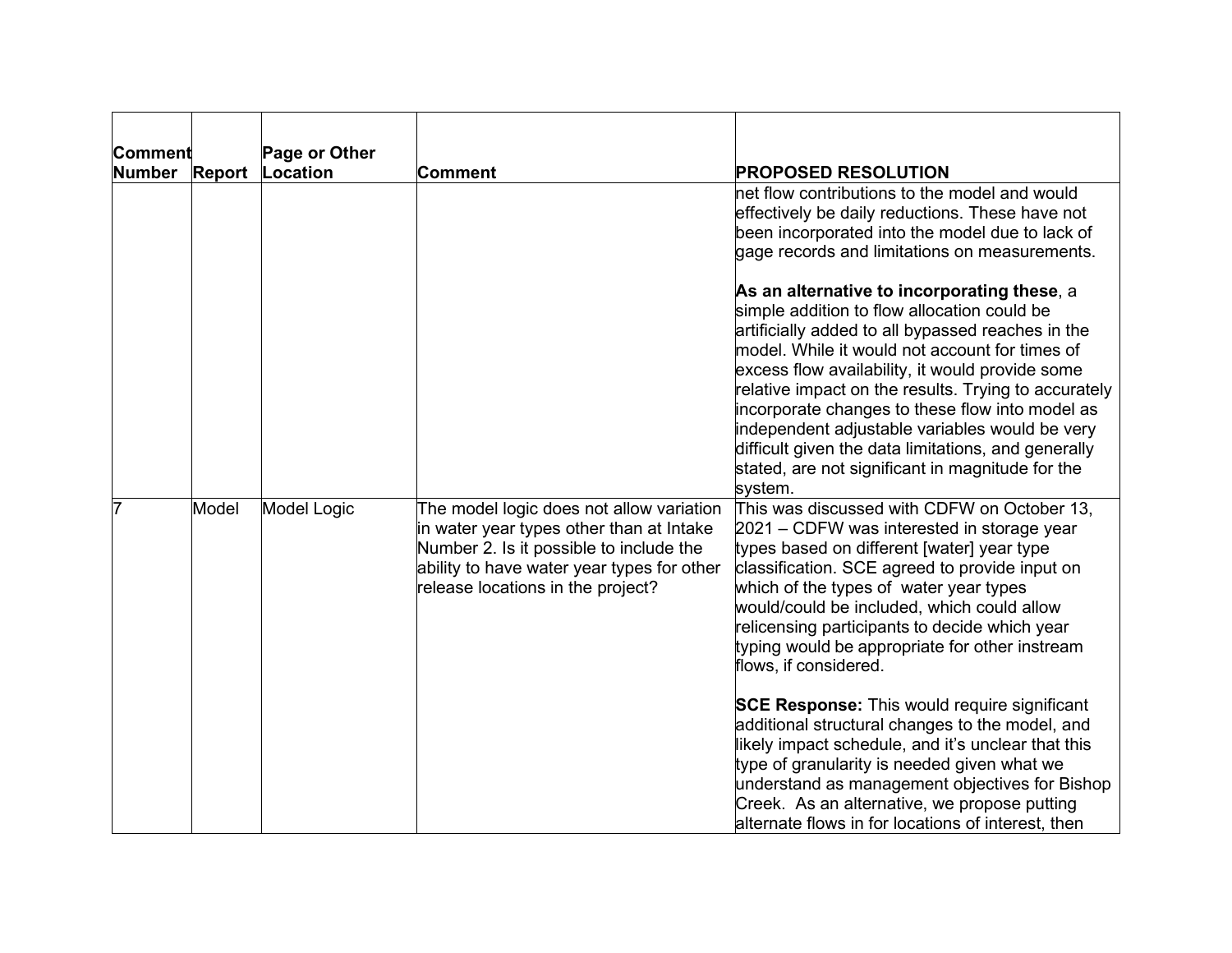| Comment<br>Number Report |       | Page or Other<br>Location | Comment                                                                                                                                                                                                                                          | <b>PROPOSED RESOLUTION</b>                                                                                                                                                                                                                                                          |
|--------------------------|-------|---------------------------|--------------------------------------------------------------------------------------------------------------------------------------------------------------------------------------------------------------------------------------------------|-------------------------------------------------------------------------------------------------------------------------------------------------------------------------------------------------------------------------------------------------------------------------------------|
|                          |       |                           |                                                                                                                                                                                                                                                  | observing results as tabulated for the specific year<br>types on the "Input & Summary" tab, columns O, P<br>and Q below row 5.                                                                                                                                                      |
| 8                        | Model | Model output              | Hydrograph output for each stream reach We need clarification of this request, to<br>as an additional output tab would be<br>helpful toaid stakeholders in using the<br>model to understand how rivers may be<br>affected by project operations. | understand the output metric of interest. Is it<br>looking at what percent of time specific flows are<br>met at each reach? Flow exceedance curves at<br>leach reach?                                                                                                               |
| 9                        | Model | Model input               | Where are the definitions for "wet",<br>'normal," and "dry" years located?                                                                                                                                                                       | Discussed during meeting<br>Will verify this is clarified in final report. Under the<br>'Snowpack" tab, comment in cell H5 for "Year<br>Type." Comment reads "set as +/- 25% of<br>average, matches determination from license<br>article 105 for Int. Res. 2 release requirement." |